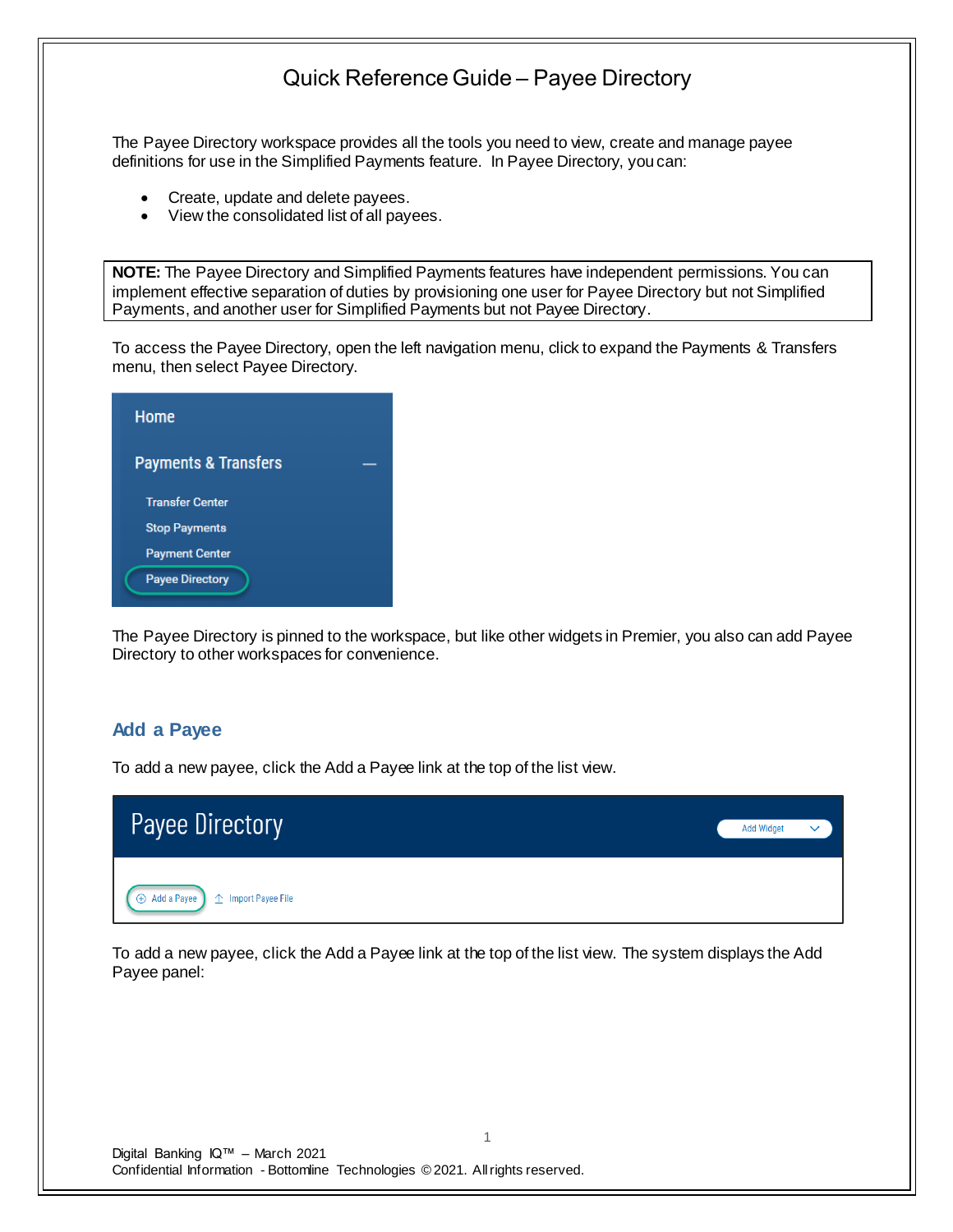| < Add Payee                                                        |                                    |                       |              |
|--------------------------------------------------------------------|------------------------------------|-----------------------|--------------|
| <b>PAYEE DETAILS</b>                                               |                                    |                       |              |
| Payee Types<br>Individual<br>Employee<br><b>Business</b>           | Payment                            |                       |              |
|                                                                    | <b>Routing Details</b>             | <b>PAYMENT TYPE</b>   |              |
| Payee Information                                                  | $\bigoplus$ Show Additional Fields | Employee(ACH)         | $\checkmark$ |
| <b>NAME</b>                                                        |                                    | <b>ACCOUNT TYPE</b>   |              |
| ID#<br>Optional                                                    |                                    | ---Please Select---   | $\checkmark$ |
|                                                                    |                                    | <b>BANK CODE</b>      |              |
| ID # can be used to identify a payee when duplicate<br>name exists |                                    |                       |              |
|                                                                    |                                    | <b>ACCOUNT NUMBER</b> |              |
| <b>Show Additional Fields</b>                                      |                                    |                       |              |
|                                                                    |                                    |                       |              |

## **Payee Type**

You must classify each payee as either a Business or as a combination of Individual and/or Employee. The payee type determines eligibility for different payment types:

| Payee Type            | <b>Eligible Payment Types</b>        |
|-----------------------|--------------------------------------|
| <b>Business</b>       | Regular/Collect (ACH)                |
|                       | Expedited (Wire - Domestic)          |
|                       | International (Wire - International) |
| Individual            | Regular/Collect (ACH)                |
|                       | Expedited (Wire - Domestic)          |
|                       | International (Wire - International) |
| Employee              | Employee (ACH)                       |
|                       | Expedited (Wire - Domestic)          |
|                       | International (Wire - International) |
| Individual + Employee | Employee/Regular/Collect (ACH)       |
|                       | Expedited (Wire - Domestic)          |
|                       | International (Wire - International) |

#### What is the difference between Individual Regular/Collect ACH and Employee Payments?

Employee payments are intended for group disbursements within your organization (e.g., payroll, expense reimbursements) whereas Individual payments and collections are more general.

| <b>Individual Payee</b>               | <b>Employee Payee</b>                             |
|---------------------------------------|---------------------------------------------------|
| Used in a singlar transaction payment | Used in a singlar or multiple transaction payment |
| Eligible for Payment or Collection    | Eligible for Employee Payment only                |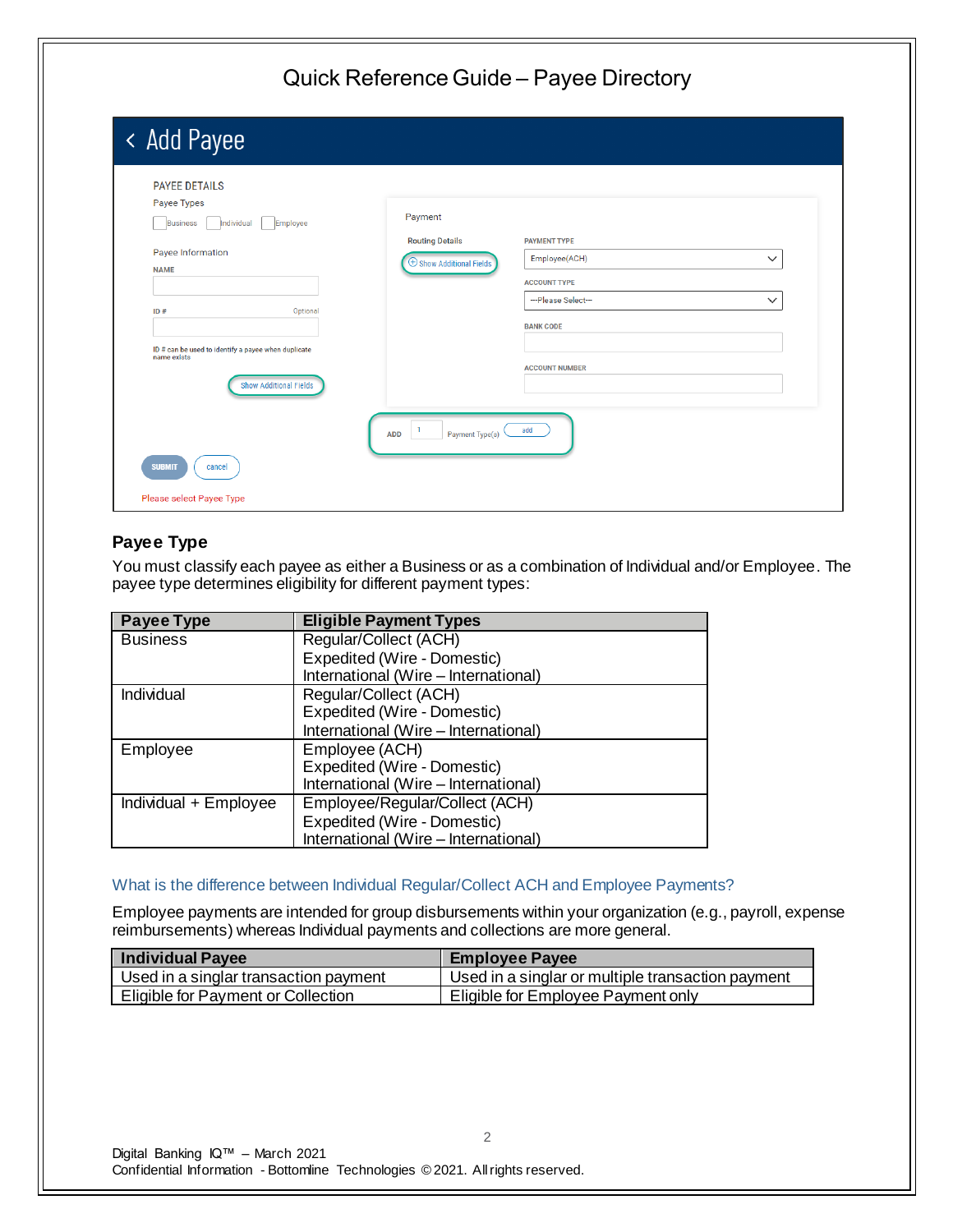#### **Payee Information**

### • **Payee Name**

You must give each payee a name. The name does not have to be unique (so the system can handle cases where multiple people have the same name), but best practice is to make the names as descriptive and distinctive as possible, for ease of use.

### • **Payee ID**

Payee ID is optional. Payee ID is a good field for storing an internal employee ID; a Payee ID also can be a good way to differentiate between payees that have the same name.

You also can add contact information for payees. You can add multiple e-mail addresses and different types of phone numbers. Click the Show Additional Fields link to display more input fields:

|            | <b>Hide Additional Fields</b> |
|------------|-------------------------------|
| EMAIL 1    |                               |
|            | <b>Add Email</b>              |
| EMAIL 2    |                               |
| PHONE      |                               |
| <b>EXT</b> |                               |
| MOBILE     |                               |
| <b>FAX</b> |                               |

### **Payment**

### • **Routing Details**

Routing details are the essential banking data elements that enable payments and collections. Different payment types require different information. Click on the Show Additional Fields to display additional Routing Details panels. You must enter at least one complete set of routing details for each payment type you wish to use with this payee.

**NOTE:** A payee might need multiple sets of routing details for the same payment type – for example, if an individual has several accounts that you will use for ACH payments or collections. Add one set of routing details for each account.

### • **Payment Type**

The dropdown is populated with all payments types for which this payee is eligible, based on the Payee Type setting. The banking info fields differ slightly for different types; DBIQ-P adjusts the display based on the selected Payment Type.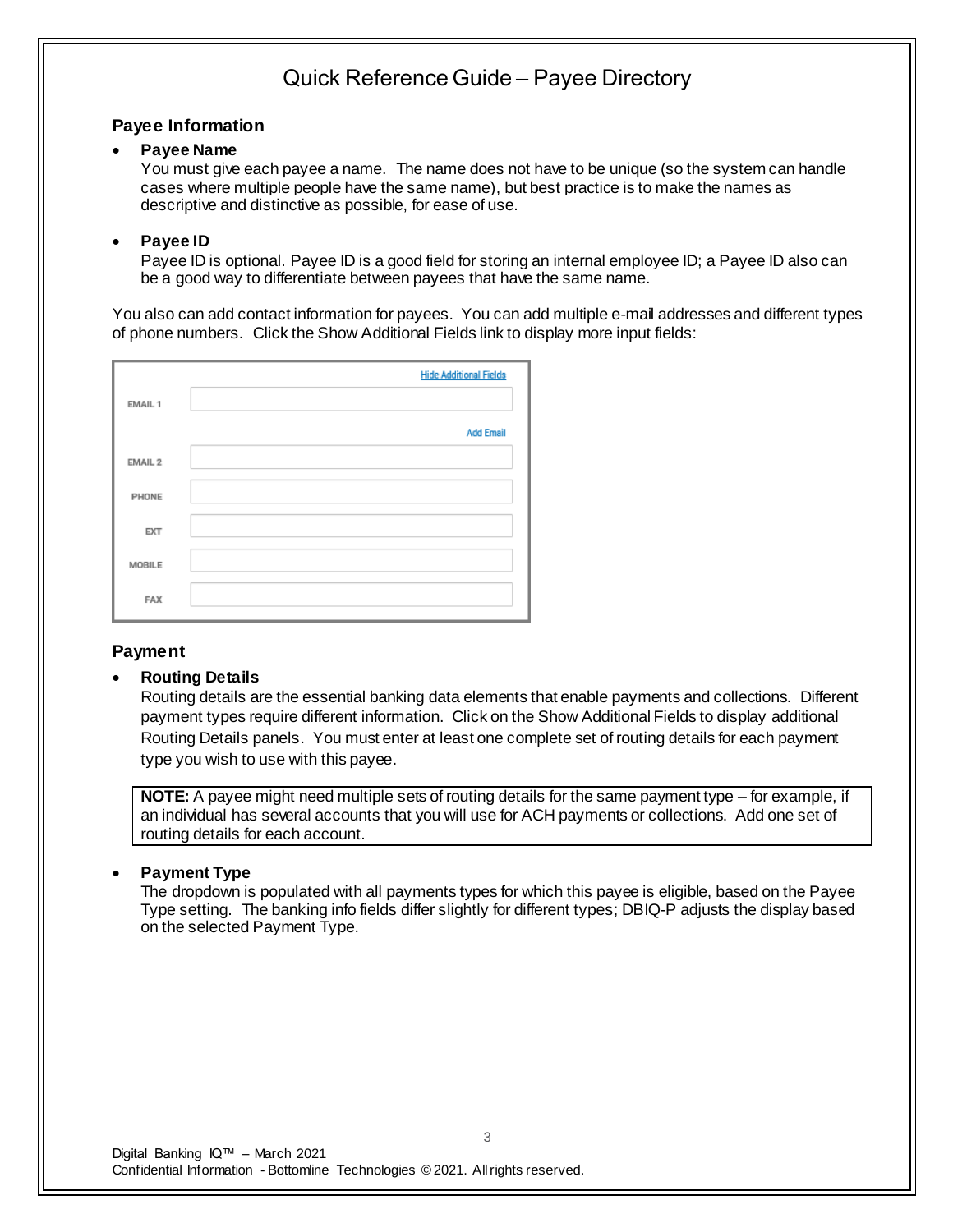### **Employee, Regular/Collect (ACH)**

#### o **Account Type**

The dropdown is populated with standard account types.

#### o **Bank Code**

Key in the ABA number for the payee's account. DBIQ-P runs a check digit calculation to guard against mis-keyed entries.

#### o **Account Number**

Key in the account number as it should appear in an ACH transaction.

#### **Expedited (Wire – Domestic), International (Wire – International)**

#### o **Bank Code**

Select the payee's financial institution from the dropdown. The dropdown populates appropriately for domestic and international financial institutions, based on the selected Payment Type. **HINT:** The dropdowns have many entries; key a part of the bank code or financial institution name to quickly jump down the list.

#### o **Account Number**

Key in the account number as it should appear in a wire transfer.

#### o **Address**

Key in the payee's physical address, using the three freeform address lines according to your financial institution's requirements

#### o **Intermediary Bank**

You may need to add one or more "middleman-bank" between your bank and the Payee's bank to facilitate the funds transfer due to the sending bank and the receiving bank do not have an established financial relationship. This information is usually provided by the payee.

Click Submit, once you have completed all the Routing Details panels you need for this payee. You will return to the Payee Directory list view with confirmation message on top and the new payee added to the list view. The status of the payee will depend on the approval requirements:

When approval is not required –



Franklin D.Roosevelt has been submitted and is awaiting approval  $\alpha$ 

You will not be able to use the new payee until a user with approval entitlements approves the new record.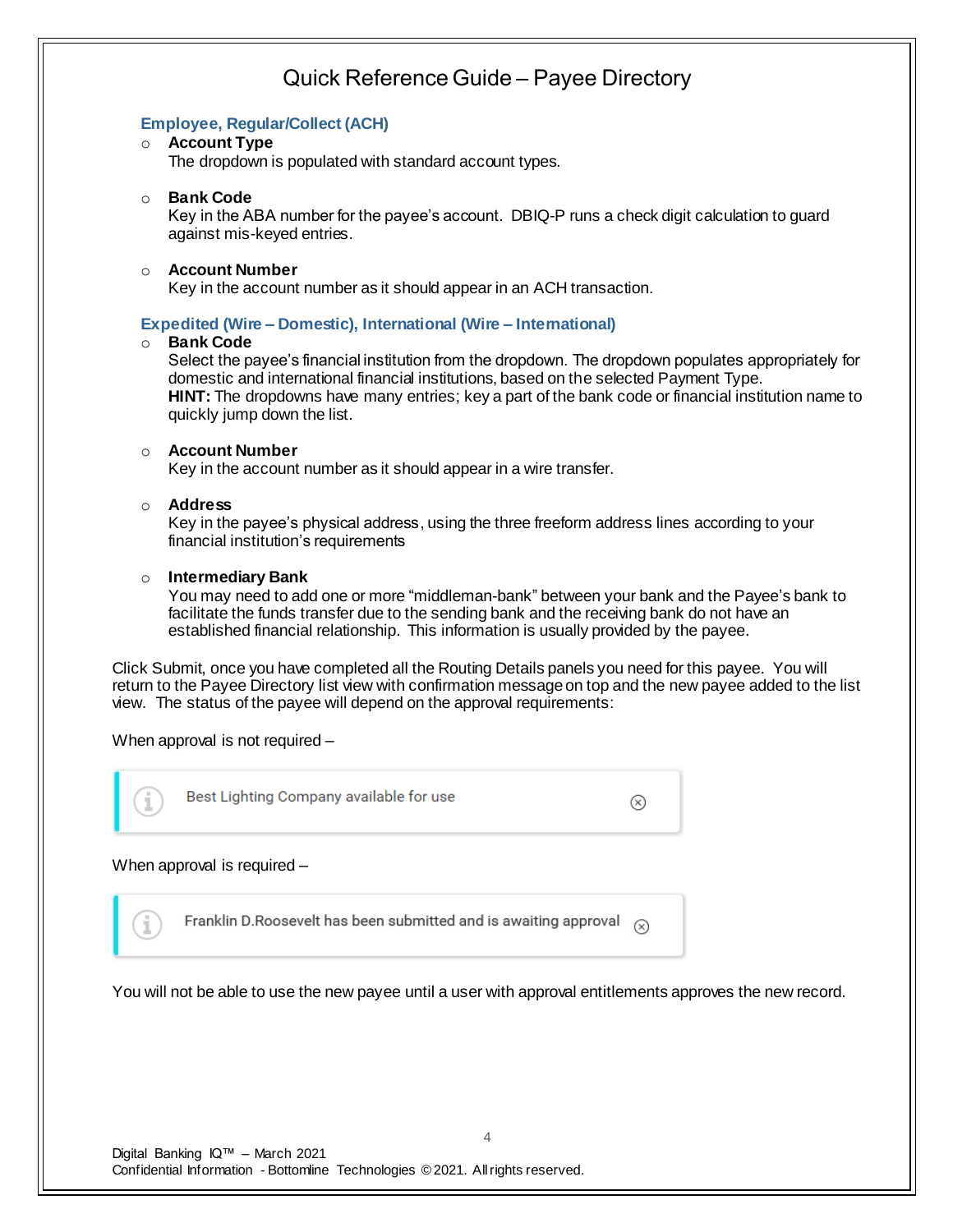### **View, manage and approve Payees**

The Payee Directory list view displays all of your defined payees:

| <b>Payee Directory</b> |                     |                    |                       |                 |                             | <b>Add Widget</b><br>$\checkmark$ |  |
|------------------------|---------------------|--------------------|-----------------------|-----------------|-----------------------------|-----------------------------------|--|
| Add a Payee            | ← Import Payee File |                    |                       |                 |                             |                                   |  |
| ٠                      | Save                |                    |                       |                 | + As of 09/15/2020 04:45 PM | A<br>Y<br>m<br>⊻                  |  |
| $\Box$ ALL             | <b>ACTIONS</b>      | <b>NAME</b>        | ID#                   | <b>TYPE</b>     | <b>STATUS</b>               | <b>LAST MODIFIED DATE</b>         |  |
| П                      | œ                   | Acme Transport     | <b>Acme Transport</b> | <b>Business</b> | Available for use           | 08/05/2020                        |  |
| п                      | View<br>Modify      | Rainbow Candy Shop | 555                   | <b>Business</b> | Available for use           | 08/10/2020                        |  |
| П                      | Delete              | em1                | ٠                     | Employee        | Available for use           | 09/15/2020                        |  |
| П                      | $\sim$ $\sim$       | Ind1               | ٠                     | Individual      | Available for use           | 09/15/2020                        |  |
|                        |                     |                    |                       |                 |                             | $\blacktriangleright$             |  |
| delete                 |                     |                    |                       |                 |                             |                                   |  |

As with other list views, you can control and personalize the list view:

- Choose which columns are displayed or hidden, change the column order
- Filter the data, choose a column for the data sort order
- Save a useful combination of column and data settings for later reuse
- Print the list content or export it to a CSV file

Click the ••• in the Action column to get a pop-up menu of available actions for any entry on the list.

• **View (to Approve)**

Displays the payee details as read-only text. If approval is required, DBIQ-P will display the payee details with an Approve button. You can set the filter on the Status column to "Requires My Approval" to gather the list of payees requiring approval.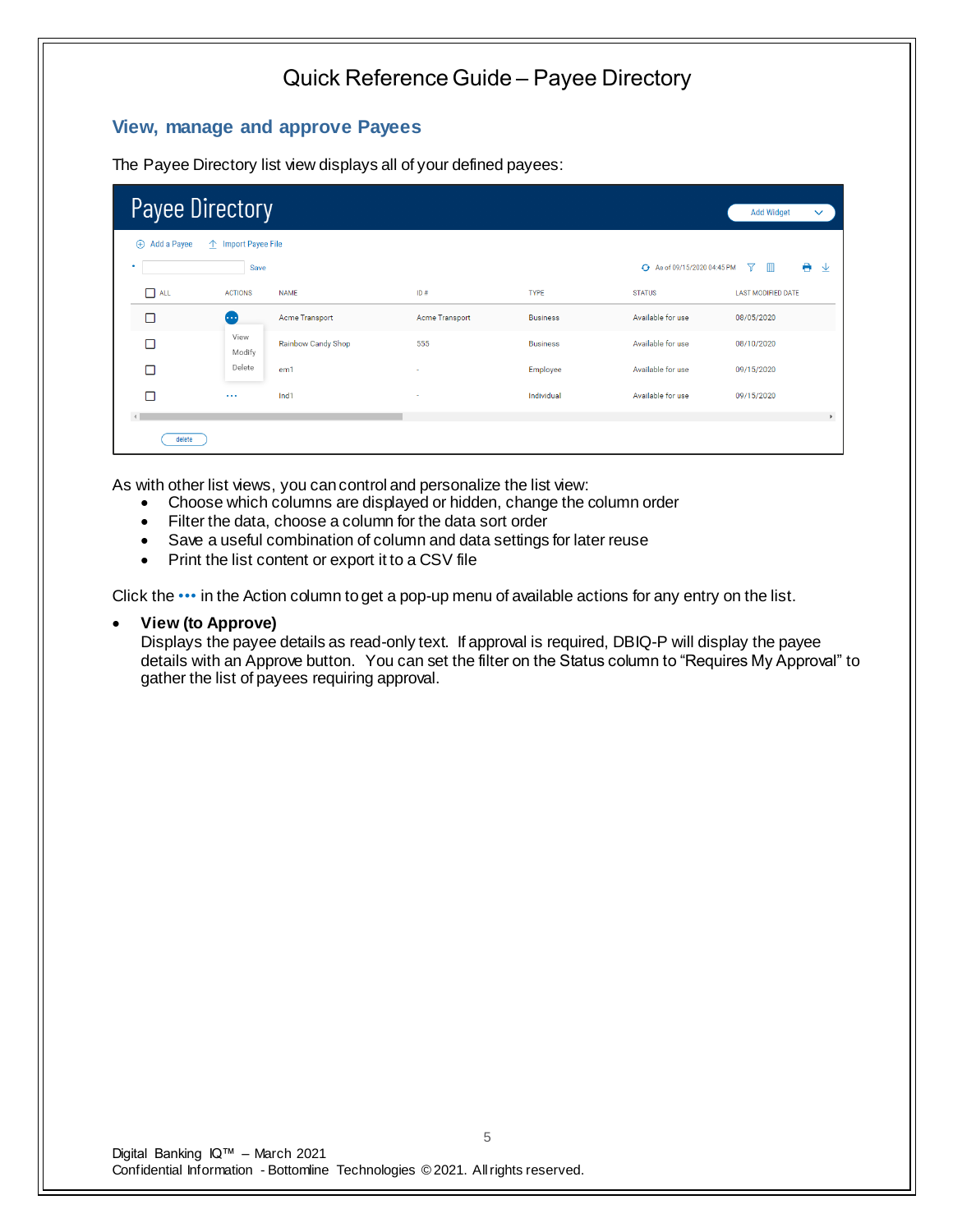| < View Payee                                           |              |                  |                |                                        |                                    |
|--------------------------------------------------------|--------------|------------------|----------------|----------------------------------------|------------------------------------|
| PAYEE DETAILS<br>Payee Types<br>Business<br>Individual | Employee     |                  |                |                                        |                                    |
| Payee Information<br>NAME<br><b>Individual Payee</b>   |              |                  |                |                                        |                                    |
| PAYMENT DETAILS                                        |              |                  |                |                                        |                                    |
| PAYMENT TYPE                                           | ACCOUNT TYPE | <b>BANK CODE</b> | ACCOUNT NUMBER | <b>ADDRESS</b>                         | <b>INTERMEDIARY BANK 1</b><br>CODE |
| domestic                                               |              | 262090120        | 4444444        | 34 Address, Suite B,<br>City, US 55555 | 021272684                          |
| VIEW 1 OF 1<br>Cancel<br><b>Approve</b>                |              |                  |                |                                        | <b>DISPLAY</b><br>1 <sup>4</sup>   |

#### • **Modify**

Displays the payee details with input fields so you can change some of the info. The input fields are exactly the same as those you use when adding a payee. If approval is required for Payee modifications, the modified payee will not be available for use until a user with approval entitlements approves the updated record.

#### • **Delete**

Deletes the payee.

Alternatively, you can perform "bulk" operations by clicking the checkboxes for multiple payees and then using the Delete button at the bottom of the screen.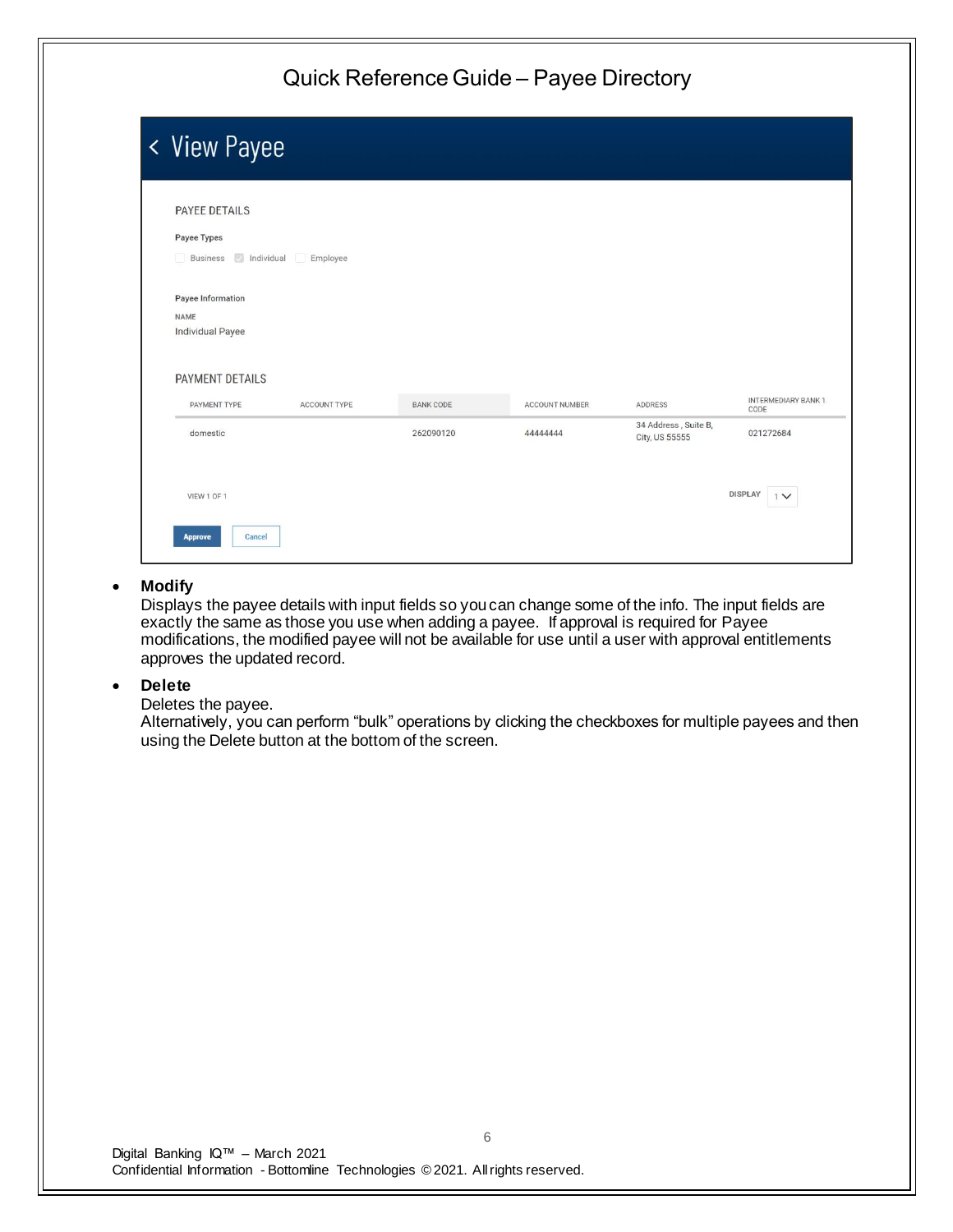## **Import Payees**

For efficiency and convenience, payees to Simplified Payments can now be imported into Payee Directory via a predefined comma delimited format from an external source.

| <b>Payee Directory</b>                                                                                             | <b>Add Widget</b> | $\checkmark$ |
|--------------------------------------------------------------------------------------------------------------------|-------------------|--------------|
| $\left[\begin{array}{ccc} \mathbf{\hat{}} & \mathbf{\hat{}} \end{array}\right]$ Import Payee File<br>+ Add a Payee |                   |              |

A sample file is provided to illustrate the defined map and assist you from creating a source file:

|                       |                                                 | <b>Import Payee File</b>                                  |                       |                                        |
|-----------------------|-------------------------------------------------|-----------------------------------------------------------|-----------------------|----------------------------------------|
|                       | <b>UPLOAD FILE</b>                              | <b>VIEW MAP DETAILS</b>                                   |                       |                                        |
|                       |                                                 | <b>Map Details</b>                                        |                       |                                        |
|                       | <b>LAST USED BY Ewan</b>                        | <b>TYPE Delimited</b><br>LAST USED 09/03/2020 05:57:16 PM |                       |                                        |
|                       |                                                 | <b>Map Parameters</b>                                     |                       |                                        |
|                       | SKIP HEADER RECORD No<br><b>STRIP QUOTES No</b> | DELIMITER Comma(,)                                        |                       |                                        |
| <b>File Layout</b>    |                                                 |                                                           |                       | $\underline{\updownarrow}$ Sample File |
| <b>FIELD POSITION</b> | <b>FIELD NAME</b>                               |                                                           | <b>REQUIRED FIELD</b> |                                        |
| $\mathbf{1}$          | Payee Name (20)                                 |                                                           | Yes                   |                                        |
| $\overline{2}$        | Nick Name (35)                                  |                                                           | No                    |                                        |
| 3                     | <b>Business Payee (1)</b>                       |                                                           | Yes                   |                                        |
| 4                     | Individual Payee (1)                            |                                                           | Yes                   |                                        |
| 5                     | Employee Payee (1)                              |                                                           | Yes                   |                                        |
| 6                     | Contact Name (35)                               |                                                           | No                    |                                        |
| $\overline{7}$        | Email1 (255)                                    |                                                           | <b>No</b>             |                                        |
|                       | Email <sub>2</sub> (255)                        |                                                           | No                    | $\overline{\phantom{a}}$               |

Digital Banking IQ™ – March 2021 Confidential Information - Bottomline Technologies © 2021. Allrights reserved.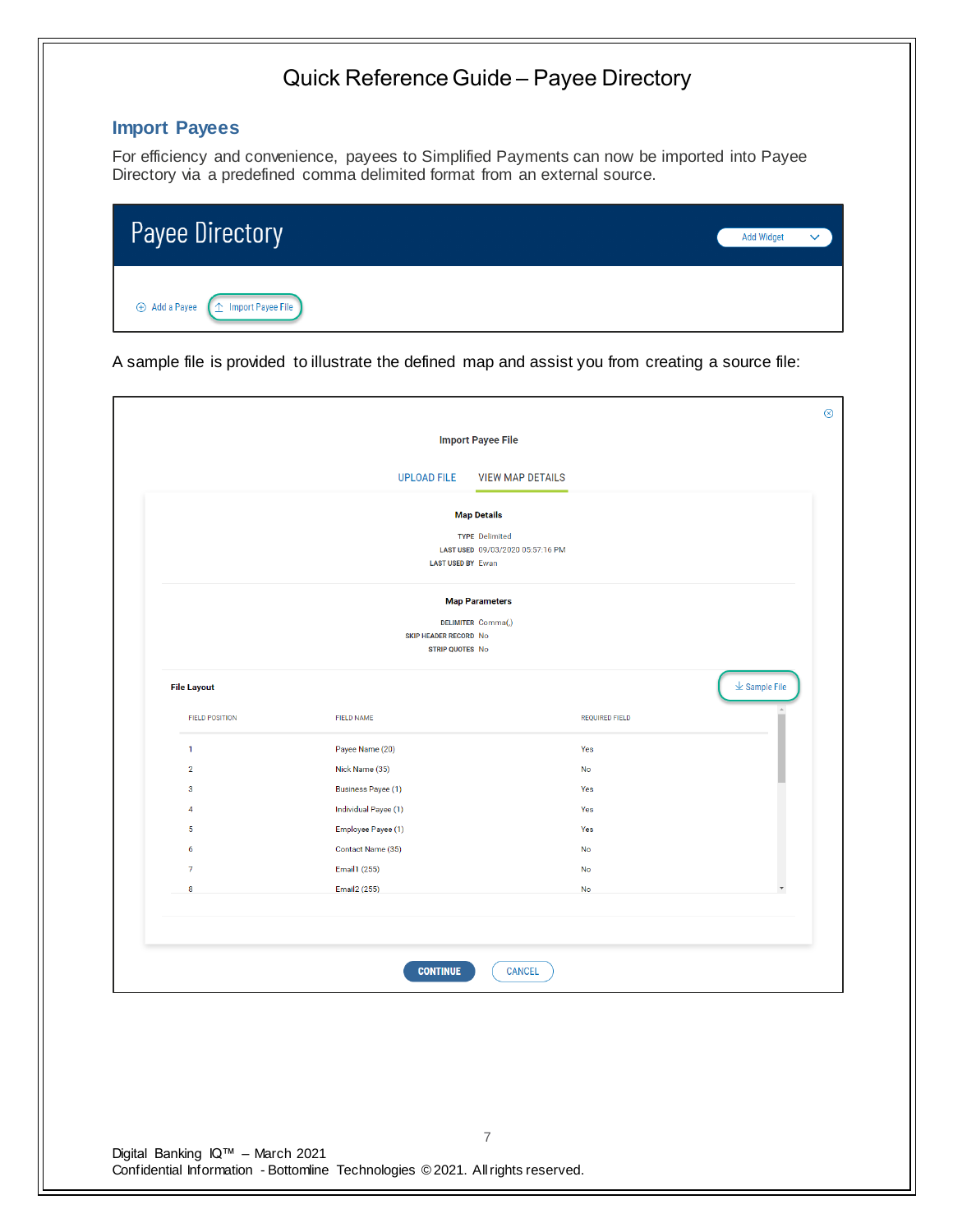To upload the file, click the "select file" link and locate the payee file within the dialog box, or drag-and-drop the payee file, then click Continue.

| <b>Import Payee File</b>                                                                                                            |  |
|-------------------------------------------------------------------------------------------------------------------------------------|--|
| UPLOAD FILE VIEW MAP DETAILS                                                                                                        |  |
| Drag file here or select file from your computer.<br>1 file maximum. 500 records per file maximum<br>------------------------------ |  |
| cancel                                                                                                                              |  |

As the file is being uploaded, validation is taking place. DBIQ-P provides you an itemized upload result. If there are more than 10 errors detected, the upload fails. You will need to repair the source file. A file with less than 10 errors can be uploaded by skipping the records with errors.

| <b>FILE NAME</b>                      |                                                                    |                       |   |
|---------------------------------------|--------------------------------------------------------------------|-----------------------|---|
|                                       | <b>UPLOAD DATE</b>                                                 | <b>UPLOADED BY</b>    |   |
| samplePayeeImportFileJCmade.csv       | 09/07/2020 01:47:46 PM                                             | monkey                |   |
| <b>STATUS</b>                         |                                                                    |                       |   |
| Failed                                |                                                                    |                       |   |
| <b>Upload Information</b>             |                                                                    |                       |   |
| <b>TOTAL RECORDS</b>                  | <b>UPLOADED RECORDS</b>                                            | <b>FAILED RECORDS</b> |   |
| 5                                     | 0                                                                  | 5                     |   |
|                                       | Invalid Intermediary Bank2 Code                                    |                       |   |
| 1<br>$\overline{2}$<br>$\overline{2}$ | Invalid Intermediary Bank1 Code                                    |                       |   |
| 3                                     | Invalid Intermediary Bank2 Code<br>Invalid Intermediary Bank1 Code |                       |   |
| 3                                     | Invalid Intermediary Bank2 Code                                    |                       | Y |
|                                       |                                                                    |                       |   |